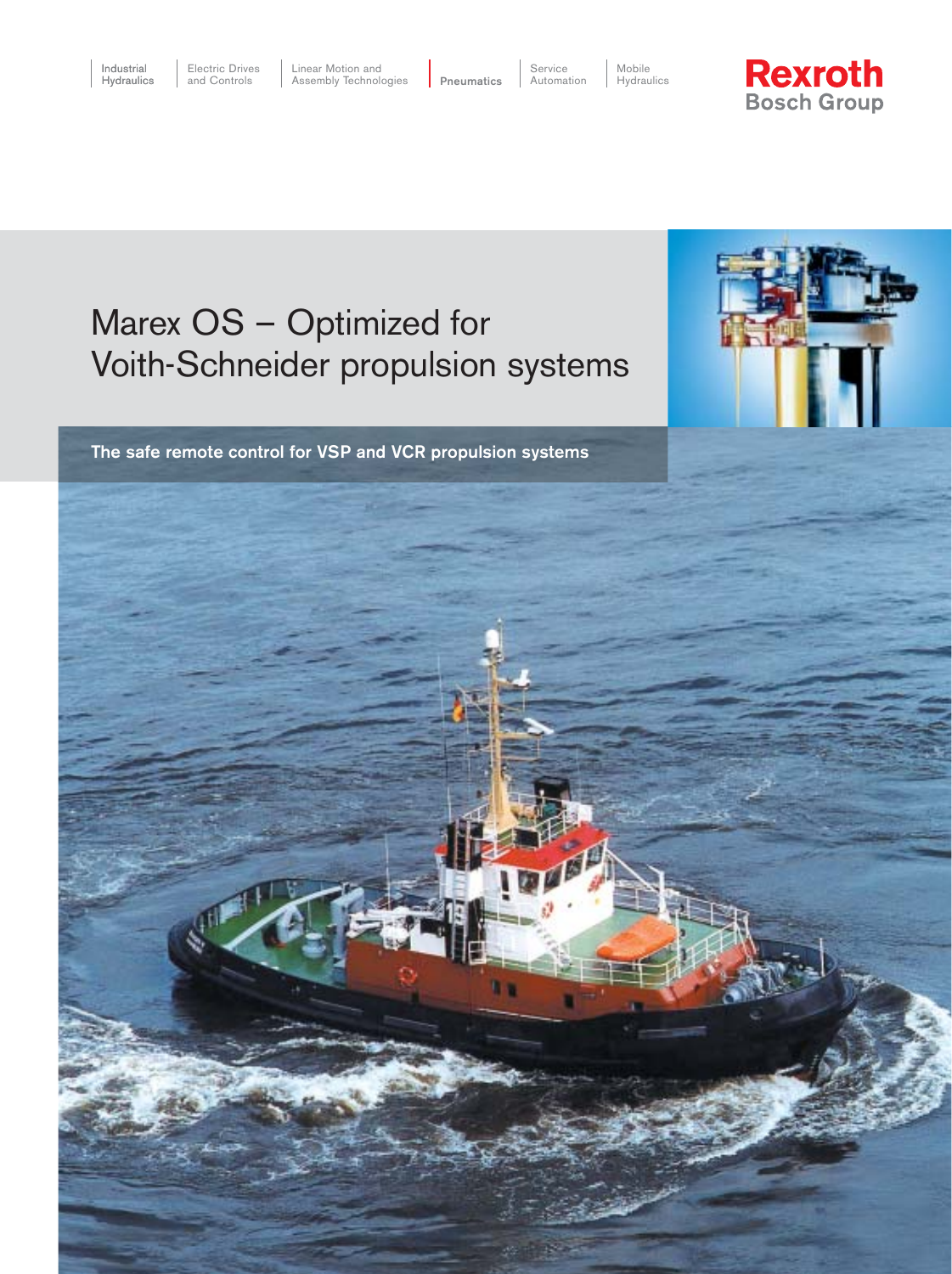# Marex OS. The reliable remote control for Voith-Schneider Propellers and Voith-Schneider Cycloidal Rudders



#### Electrical remote control for Voith Cycloidal Rudder (VCR)



In Hanover, Germany, Bosch Rexroth produce electrical remote controls for ship propulsion systems.

With more than 40 years of experience in development of remote controls for ship propulsion systems, Bosch Rexroth developted the modular remote control system Marex OS.

In close cooperation with Voith Turbo Marine, the Marex OS has been optimized for VSP and VCR propulsion systems.

### The individual solution

The schematic diagram shows a remote control for Voith Cycloidal Rudders (VCR). For each VCR a control bus and redundant bus are provided. Each component is available redundantly. The control devices, as steering wheel and control heads, are designed with an electrical shaft. The connection of other control auxiliaries, like autopilot and DP system is possible without problems. If necessary, the propulsion engine can be protected against overload by means of an overload control.

Pre-assembled cables ready to connect to the control stations ensure a cost-saving and secure installation of the system. Global teleservice via remote data transmission is possible as well.

#### The components

- Panel with steering wheel and pitch controller to set transverse and longitudinal thrust in VCR active mode and rudder angle in VCR passive mode. Bargraph to indicate transverse thrust, longitudinal thrust and rudder position.
- VCR controller to adjust the positioning cylin ders for direction and pitch in active mode. Controller to adjust rudder position in passive mode.
- Pre-assembled data cables ready to connect between VCR controller and control stations.
- Global service module for teleservice via modem or satellite telephone.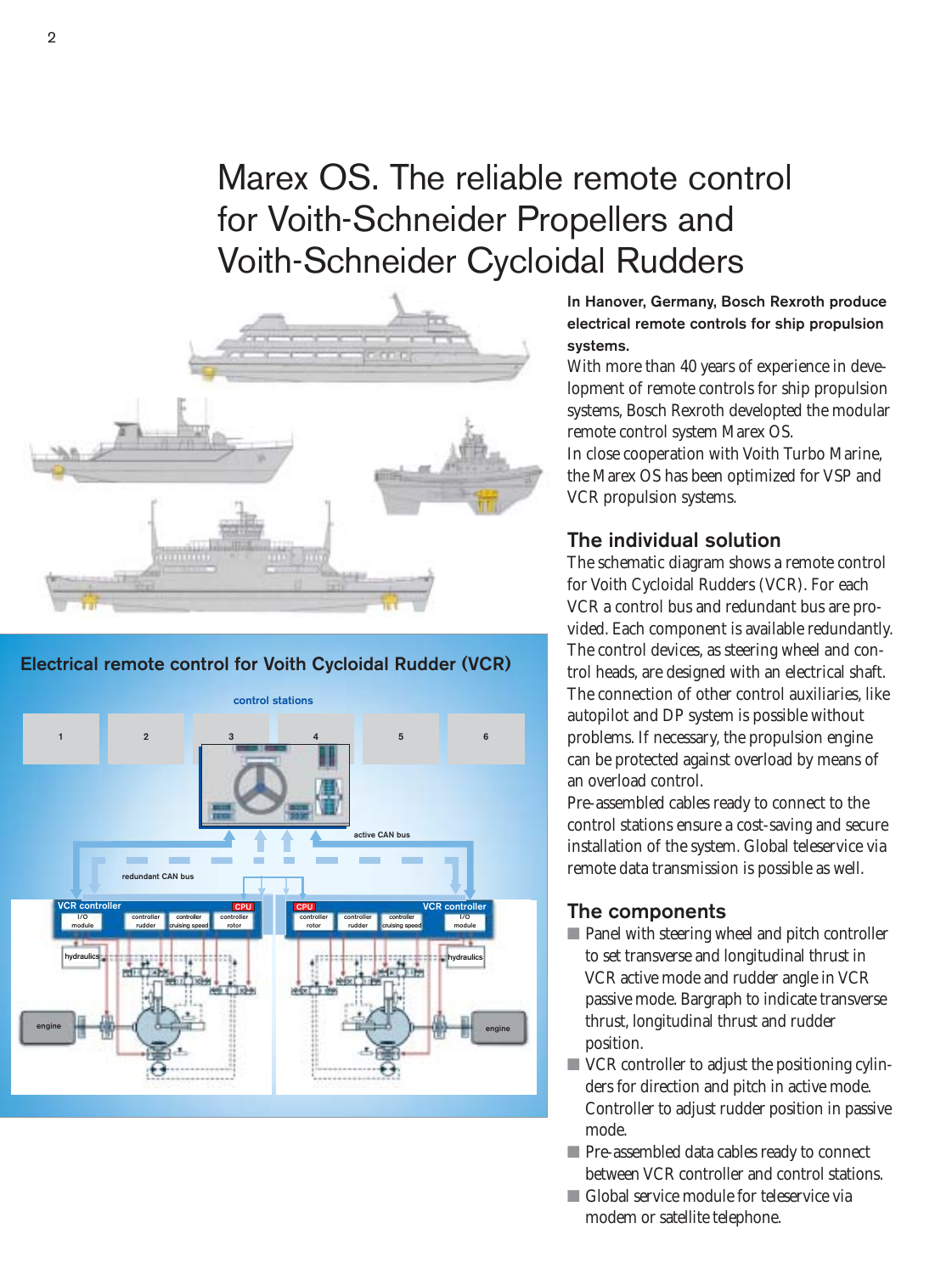

## The System

Marex OS stands for "Open System". Due to its high grade of modularity, the remote control can be adapted to all particularities of the propulsion system and the vessel's operation. Reliability of operation is ensured by a redundant bus layout and redundant hardware design.

- Aligned to Voith-Schneider propulsion systems VSP, VCR
- Flexible in the adaptation to the propulsion system
- Flexible in the adaptation to the vessel's operation

#### ■ Reliable

Space-saving and flexible due to compact design of the components. Easy, cost-saving installation due to prefabricated data cables ready to connect between control stations.

### The technology

The remote control's components are connected by means of pre-assembled cables. The CAN bus, which is prevalent in marine technologies, serves for communication purposes. The CAN bus ensures an extremely secure control procedure. Via a separate communication bus, the main and back-up system are in permanent connection. The redundant system is permanently running in the background, while the main system is working, and can take over control at any time if necessary.

- Little wiring effort
- Devices ready to connect
- Cost-saving projecting

#### Reliability of operation–certification

All components correspond to the highest demands of safety and fulfill the requirements of the most important classification societies. Test

Endurance test, vibration, high-voltage, temperature, salt mist, EMC, inflammability, declination.

Our products are developed according to<br>the instructions of the following classification societies GL, LR, ABS, BV, Rina, DNV